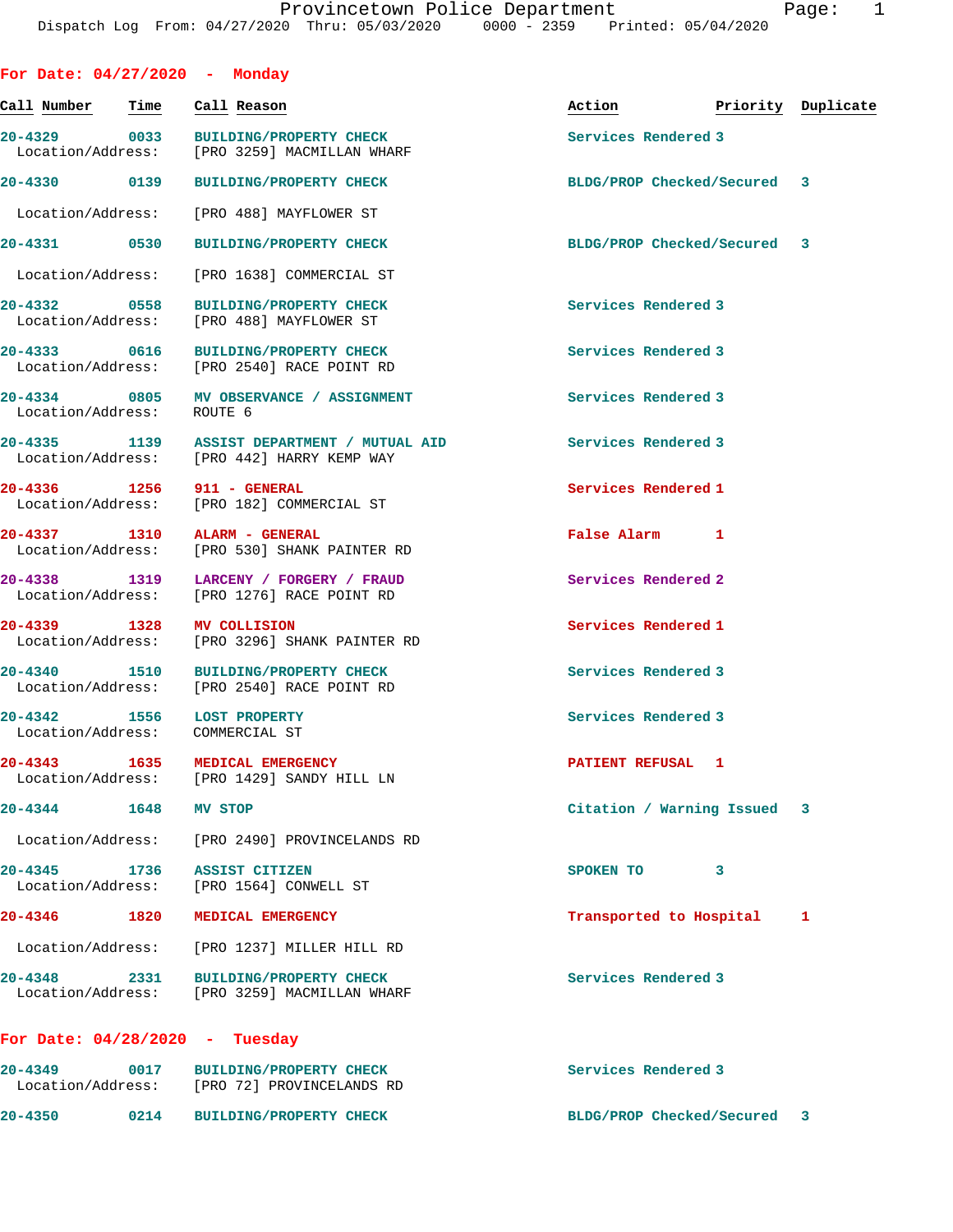Location/Address: [PRO 488] MAYFLOWER ST

| 20-4352 0612 BUILDING/PROPERTY CHECK<br>Location/Address: [PRO 2540] RACE POINT RD<br>20-4353 0846 FOLLOW UP<br>Location/Address: [PRO 4136] BRADFORD ST<br>20-4354 0900 ASSIST CITIZEN<br>Location/Address: [PRO 542] SHANK PAINTER RD<br>20-4355 1001 BUILDING/PROPERTY CHECK<br>Location/Address: [PRO 2512] JEROME SMITH RD | Services Rendered 3<br>Services Rendered 2<br>Services Rendered 3<br>Services Rendered 3                                                                                                                                                                                                                                                                                                                                                                                                                                                                                                                                                                                                                                                                                                                                                                                                                                                                                                                                                                                                                             |
|---------------------------------------------------------------------------------------------------------------------------------------------------------------------------------------------------------------------------------------------------------------------------------------------------------------------------------|----------------------------------------------------------------------------------------------------------------------------------------------------------------------------------------------------------------------------------------------------------------------------------------------------------------------------------------------------------------------------------------------------------------------------------------------------------------------------------------------------------------------------------------------------------------------------------------------------------------------------------------------------------------------------------------------------------------------------------------------------------------------------------------------------------------------------------------------------------------------------------------------------------------------------------------------------------------------------------------------------------------------------------------------------------------------------------------------------------------------|
|                                                                                                                                                                                                                                                                                                                                 |                                                                                                                                                                                                                                                                                                                                                                                                                                                                                                                                                                                                                                                                                                                                                                                                                                                                                                                                                                                                                                                                                                                      |
|                                                                                                                                                                                                                                                                                                                                 |                                                                                                                                                                                                                                                                                                                                                                                                                                                                                                                                                                                                                                                                                                                                                                                                                                                                                                                                                                                                                                                                                                                      |
|                                                                                                                                                                                                                                                                                                                                 |                                                                                                                                                                                                                                                                                                                                                                                                                                                                                                                                                                                                                                                                                                                                                                                                                                                                                                                                                                                                                                                                                                                      |
|                                                                                                                                                                                                                                                                                                                                 |                                                                                                                                                                                                                                                                                                                                                                                                                                                                                                                                                                                                                                                                                                                                                                                                                                                                                                                                                                                                                                                                                                                      |
| 20-4356 1058 FOLLOW UP<br>Location/Address: [TRU] WHALE WATCH DR                                                                                                                                                                                                                                                                | Services Rendered 2                                                                                                                                                                                                                                                                                                                                                                                                                                                                                                                                                                                                                                                                                                                                                                                                                                                                                                                                                                                                                                                                                                  |
|                                                                                                                                                                                                                                                                                                                                 | Services Rendered 3                                                                                                                                                                                                                                                                                                                                                                                                                                                                                                                                                                                                                                                                                                                                                                                                                                                                                                                                                                                                                                                                                                  |
|                                                                                                                                                                                                                                                                                                                                 | Services Rendered 3                                                                                                                                                                                                                                                                                                                                                                                                                                                                                                                                                                                                                                                                                                                                                                                                                                                                                                                                                                                                                                                                                                  |
|                                                                                                                                                                                                                                                                                                                                 | No Action Required<br>1                                                                                                                                                                                                                                                                                                                                                                                                                                                                                                                                                                                                                                                                                                                                                                                                                                                                                                                                                                                                                                                                                              |
|                                                                                                                                                                                                                                                                                                                                 |                                                                                                                                                                                                                                                                                                                                                                                                                                                                                                                                                                                                                                                                                                                                                                                                                                                                                                                                                                                                                                                                                                                      |
|                                                                                                                                                                                                                                                                                                                                 | <b>VERBAL WARNING 2</b>                                                                                                                                                                                                                                                                                                                                                                                                                                                                                                                                                                                                                                                                                                                                                                                                                                                                                                                                                                                                                                                                                              |
|                                                                                                                                                                                                                                                                                                                                 | Services Rendered 3                                                                                                                                                                                                                                                                                                                                                                                                                                                                                                                                                                                                                                                                                                                                                                                                                                                                                                                                                                                                                                                                                                  |
|                                                                                                                                                                                                                                                                                                                                 | False Alarm 1                                                                                                                                                                                                                                                                                                                                                                                                                                                                                                                                                                                                                                                                                                                                                                                                                                                                                                                                                                                                                                                                                                        |
|                                                                                                                                                                                                                                                                                                                                 | Services Rendered 3                                                                                                                                                                                                                                                                                                                                                                                                                                                                                                                                                                                                                                                                                                                                                                                                                                                                                                                                                                                                                                                                                                  |
|                                                                                                                                                                                                                                                                                                                                 | Services Rendered 3                                                                                                                                                                                                                                                                                                                                                                                                                                                                                                                                                                                                                                                                                                                                                                                                                                                                                                                                                                                                                                                                                                  |
|                                                                                                                                                                                                                                                                                                                                 | Services Rendered 3                                                                                                                                                                                                                                                                                                                                                                                                                                                                                                                                                                                                                                                                                                                                                                                                                                                                                                                                                                                                                                                                                                  |
|                                                                                                                                                                                                                                                                                                                                 | Services Rendered 3                                                                                                                                                                                                                                                                                                                                                                                                                                                                                                                                                                                                                                                                                                                                                                                                                                                                                                                                                                                                                                                                                                  |
|                                                                                                                                                                                                                                                                                                                                 | Transported to Hospital<br>1                                                                                                                                                                                                                                                                                                                                                                                                                                                                                                                                                                                                                                                                                                                                                                                                                                                                                                                                                                                                                                                                                         |
|                                                                                                                                                                                                                                                                                                                                 |                                                                                                                                                                                                                                                                                                                                                                                                                                                                                                                                                                                                                                                                                                                                                                                                                                                                                                                                                                                                                                                                                                                      |
|                                                                                                                                                                                                                                                                                                                                 | Services Rendered 3                                                                                                                                                                                                                                                                                                                                                                                                                                                                                                                                                                                                                                                                                                                                                                                                                                                                                                                                                                                                                                                                                                  |
|                                                                                                                                                                                                                                                                                                                                 | SPOKEN TO<br>2                                                                                                                                                                                                                                                                                                                                                                                                                                                                                                                                                                                                                                                                                                                                                                                                                                                                                                                                                                                                                                                                                                       |
|                                                                                                                                                                                                                                                                                                                                 | 20-4357 1122 SERVICE CALL - POLICE<br>Location/Address: [PRO 569] WINSLOW ST<br>20-4358 1154 TRAFFIC CONTROL<br>Location/Address: [PRO 4136] BRADFORD ST<br>20-4360 1315 911 - GENERAL<br>Location/Address: [PRO 57] BRADFORD ST<br>20-4359 1329 MV COMPLAINT<br>Location/Address: PRISCILLA ALDEN RD<br>20-4361 1611 LOST PROPERTY<br>Location/Address: [PRO 542] SHANK PAINTER RD<br>20-4362 1657 ALARM - GENERAL<br>Location/Address: [PRO 1778] SHANK PAINTER RD<br>20-4364 1937 BUILDING/PROPERTY CHECK<br>Location/Address: [PRO 519] RACE POINT RD<br>20-4365 1948 BUILDING/PROPERTY CHECK<br>Location/Address: [PRO 2490] PROVINCELANDS RD<br>20-4366 2131 BUILDING/PROPERTY CHECK<br>Location/Address: [PRO 488] MAYFLOWER ST<br>20-4367 2156 BUILDING/PROPERTY CHECK<br>Location/Address: [PRO 537] SHANK PAINTER RD<br>20-4368 2248 MEDICAL EMERGENCY<br>Location/Address: [PRO 658] MOZART AVE<br>20-4370 2351 BUILDING/PROPERTY CHECK<br>Location/Address: [PRO 526] RYDER ST EXT<br>20-4371 2355 SUSPICIOUS ACTIVITY<br>Location/Address: [PRO 526] RYDER ST EXT<br>For Date: $04/29/2020$ - Wednesday |

| 20-4372<br>Location/Address: | 0010 | <b>BUILDING/PROPERTY CHECK</b><br>FRO 25121 JEROME SMITH RD | Services Rendered 3              |
|------------------------------|------|-------------------------------------------------------------|----------------------------------|
| $20 - 4373$                  | 0531 | <b>BUILDING/PROPERTY CHECK</b>                              | - 3<br>BLDG/PROP Checked/Secured |
| Location/Address:            |      | [PRO 1638] COMMERCIAL ST                                    |                                  |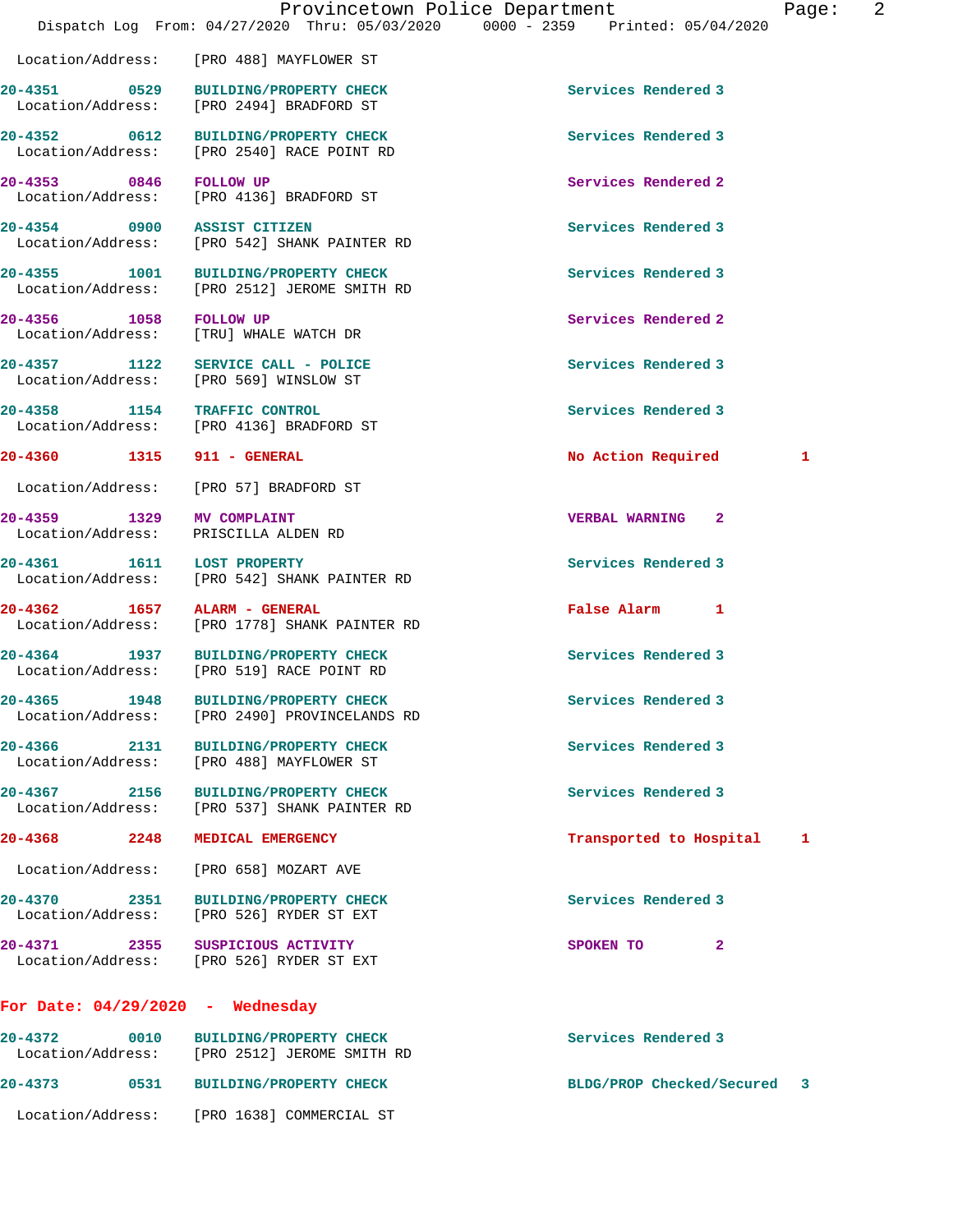**20-4374 0542 PARKING COMPLAINT Citation / Warning Issued 3** Location/Address: [PRO 208] COMMERCIAL ST **20-4375 0936 BUILDING/PROPERTY CHECK BLDG/PROP Checked/Secured 3** Location/Address: [PRO 3430] COMMERCIAL ST **20-4376 0958 BUILDING/PROPERTY CHECK BLDG/PROP Checked/Secured 3** Location/Address: [PRO 2977] COMMERCIAL ST **20-4377 1053 ASSIST CITIZEN SPOKEN TO 3**  Location/Address: [PRO 2519] ROUTE 6 **20-4378 1126 SERVICE CALL - POLICE SPOKEN TO 3**  Location/Address: [PRO 542] SHANK PAINTER RD **20-4379 1536 BUILDING/PROPERTY CHECK Services Rendered 3**  Location/Address: [PRO 3317] CEMETERY RD **20-4380 1625 BUILDING/PROPERTY CHECK Services Rendered 3**  Location/Address: [PRO 537] SHANK PAINTER RD 20-4381 1711 GENERAL INFO<br>
Location/Address: [PRO 1275] ANTHONY ST [PRO 1275] ANTHONY ST **20-4382 1801 MV DISABLED Services Rendered 2**  Location/Address: ROUTE 6 + SNAIL RD **20-4384 2033 BUILDING/PROPERTY CHECK Services Rendered 3**  Location/Address: [PRO 539] SHANK PAINTER RD **20-4386 2220 BUILDING/PROPERTY CHECK BLDG/PROP Checked/Secured 3** Location/Address: [PRO 519] RACE POINT RD **20-4385 2222 BUILDING/PROPERTY CHECK Services Rendered 3**  Location/Address: [PRO 530] SHANK PAINTER RD **For Date: 04/30/2020 - Thursday 20-4387 0243 BUILDING/PROPERTY CHECK Services Rendered 3**  Location/Address: [PRO 72] PROVINCELANDS RD **20-4388 0531 PARKING COMPLAINT Citation / Warning Issued 3** Location/Address: [PRO 208] COMMERCIAL ST **20-4389 0559 BUILDING/PROPERTY CHECK BLDG/PROP Checked/Secured 3** Location/Address: [PRO 447] JEROME SMITH RD 20-4390 0804 PARKING COMPLAINT **Depart of Services Rendered 3**<br>
Location/Address: [PRO 70] BRADFORD ST EXT Location/Address: [PRO 70] BRADFORD ST EXT **20-4391 0815 BUILDING/PROPERTY CHECK BLDG/PROP Checked/Secured 3** Location/Address: [PRO 2483] COMMERCIAL ST **20-4392 0823 MEDICAL EMERGENCY Transported to Hospital 1** Location/Address: [PRO 3670] SHANK PAINTER RD **20-4393 1051 LOST PROPERTY Services Rendered 3**  Location/Address: [PRO 542] SHANK PAINTER RD **20-4394 1547 BUILDING/PROPERTY CHECK Services Rendered 3** 

Location/Address: [PRO 3259] MACMILLAN WHARF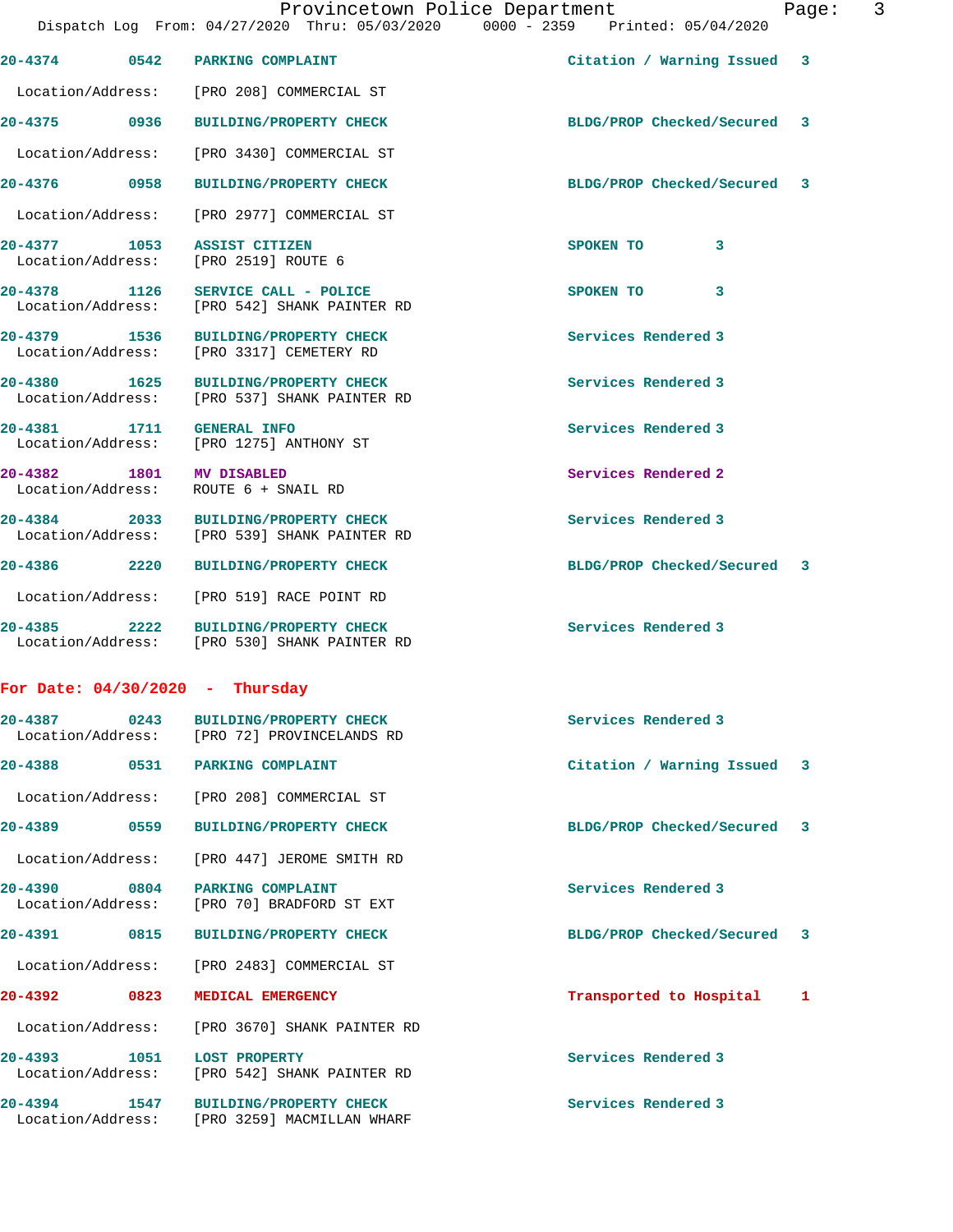|                                   |      | Provincetown Police Department<br>Dispatch Log From: 04/27/2020 Thru: 05/03/2020 0000 - 2359 Printed: 05/04/2020 |                             | Page: | - 4 |
|-----------------------------------|------|------------------------------------------------------------------------------------------------------------------|-----------------------------|-------|-----|
|                                   |      | 20-4395 2134 MEDICAL EMERGENCY                                                                                   | Transported to Hospital 1   |       |     |
|                                   |      | Location/Address: [PRO 4130] BRADFORD ST                                                                         |                             |       |     |
|                                   |      | 20-4396 2211 ASSIST CITIZEN<br>Location/Address: [PRO 2490] PROVINCELANDS RD                                     | Vehicle Towed 3             |       |     |
|                                   |      | 20-4397 2215 BUILDING/PROPERTY CHECK                                                                             | BLDG/PROP Checked/Secured 3 |       |     |
|                                   |      | Location/Address: [PRO 3287] ROUTE 6                                                                             |                             |       |     |
|                                   |      | For Date: $05/01/2020$ - Friday                                                                                  |                             |       |     |
|                                   |      | 20-4398 0003 BUILDING/PROPERTY CHECK                                                                             | BLDG/PROP Checked/Secured 3 |       |     |
|                                   |      | Location/Address: [PRO 488] MAYFLOWER ST                                                                         |                             |       |     |
|                                   |      | 20-4399 0133 BUILDING/PROPERTY CHECK<br>Location/Address: [PRO 72] PROVINCELANDS RD                              | Services Rendered 3         |       |     |
| 20-4400 0238<br>Location/Address: |      | BUILDING/PROPERTY CHECK<br>[PRO 526] RYDER ST EXT                                                                | Services Rendered 3         |       |     |
|                                   |      | 20-4401 0604 BUILDING/PROPERTY CHECK<br>Location/Address: [PRO 3430] COMMERCIAL ST                               | Services Rendered 3         |       |     |
| 20-4402                           |      | 0630 BUILDING/PROPERTY CHECK                                                                                     | BLDG/PROP Checked/Secured 3 |       |     |
| Location/Address:                 |      | [PRO 1778] SHANK PAINTER RD                                                                                      |                             |       |     |
| 20-4403<br>Location/Address:      | 0948 | <b>BUILDING/PROPERTY CHECK</b><br>[PRO 75] CAPTAIN BERTIES WAY                                                   | Services Rendered 3         |       |     |
| 20-4404 0956                      |      | <b>BUILDING/PROPERTY CHECK</b>                                                                                   | BLDG/PROP Checked/Secured 3 |       |     |
| Location/Address:                 |      | [PRO 488] MAYFLOWER ST                                                                                           |                             |       |     |
| 20-4405<br>Location/Address:      | 1029 | <b>FUNERAL ESCORT</b><br>[PRO 1645] HARRY KEMP WAY                                                               | Services Rendered 3         |       |     |
| 20-4406                           | 1042 | <b>FUNERAL ESCORT</b><br>Location/Address: [PRO 1645] HARRY KEMP WAY                                             | Services Rendered 3         |       |     |
|                                   |      | 20-4407 1421 MEDICAL EMERGENCY                                                                                   | Transported to Hospital 1   |       |     |
|                                   |      | Location/Address: [PRO 1561] CONANT ST                                                                           |                             |       |     |
|                                   |      | 20-4409 1503 911 - GENERAL<br>Location/Address: [PRO 1096] SANDY HILL LN                                         | Services Rendered 1         |       |     |
|                                   |      | 20-4411 1807 BUILDING/PROPERTY CHECK<br>Location/Address: [PRO 2977] COMMERCIAL ST                               | Services Rendered 3         |       |     |
|                                   |      | 20-4412 1914 ANIMAL CALL<br>Location/Address: [PRO 37] BRADFORD ST                                               | Could Not Locate 2          |       |     |
|                                   |      | 20-4413 2021 HARASSMENT / THREATS<br>Location/Address: [PRO 2144] CONWELL ST                                     | SPOKEN TO<br>$\mathbf{2}$   |       |     |
|                                   |      | 20-4414 2217 BUILDING/PROPERTY CHECK                                                                             | BLDG/PROP Checked/Secured 3 |       |     |
|                                   |      | Location/Address: [PRO 539] SHANK PAINTER RD                                                                     |                             |       |     |
|                                   |      | 20-4415 2225 ASSIST CITIZEN<br>Location/Address: [PRO 2490] PROVINCELANDS RD                                     | Vehicle Towed 3             |       |     |
|                                   |      | 20-4416 2251 DISORDERLY<br>Location/Address: [PRO 539] SHANK PAINTER RD                                          | Could Not Locate 1          |       |     |
|                                   |      |                                                                                                                  |                             |       |     |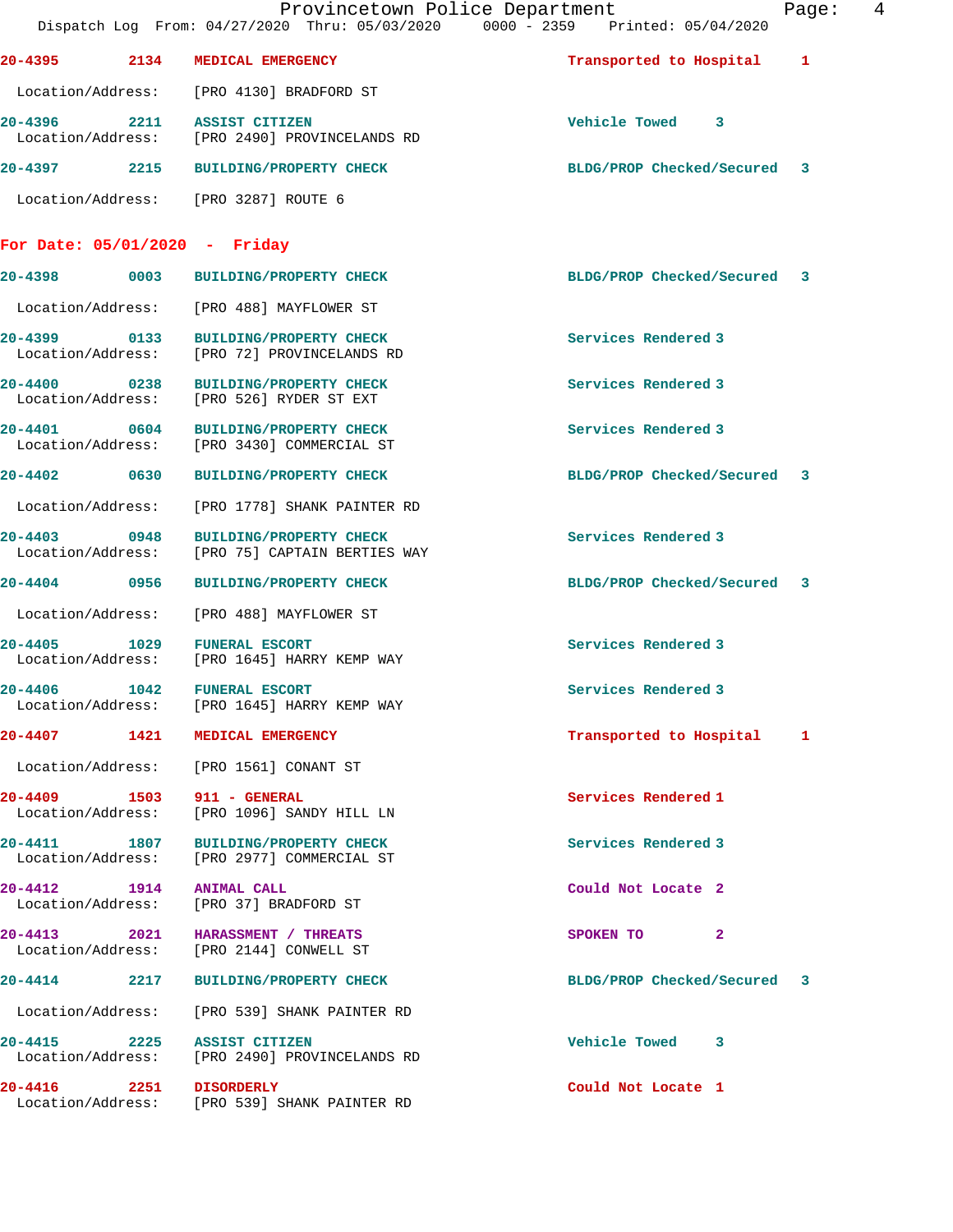| For Date: $05/02/2020$ - Saturday    |                                                                                       |                             |  |
|--------------------------------------|---------------------------------------------------------------------------------------|-----------------------------|--|
|                                      | 20-4417  0017 BUILDING/PROPERTY CHECK                                                 | BLDG/PROP Checked/Secured 3 |  |
|                                      | Location/Address: [PRO 488] MAYFLOWER ST                                              |                             |  |
| 20-4418 0211                         | MEDICAL EMERGENCY<br>Location/Address: [PRO 952] HOLWAY AVE                           | PATIENT REFUSAL 1           |  |
| 20-4419 0343                         | <b>BUILDING/PROPERTY CHECK</b><br>Location/Address: [PRO 2483] COMMERCIAL ST          | Services Rendered 3         |  |
| 20-4420 0346                         | BUILDING/PROPERTY CHECK<br>Location/Address: [PRO 72] PROVINCELANDS RD                | Services Rendered 3         |  |
|                                      | 20-4421 0528 BUILDING/PROPERTY CHECK<br>Location/Address: [PRO 2490] PROVINCELANDS RD | Services Rendered 3         |  |
| 20-4422 0814                         | <b>BUILDING/PROPERTY CHECK</b><br>Location/Address: [PRO 2490] PROVINCELANDS RD       | Services Rendered 3         |  |
| 20-4423 1010                         | <b>BUILDING/PROPERTY CHECK</b>                                                        | BLDG/PROP Checked/Secured 3 |  |
|                                      | Location/Address: [PRO 2489] BRADFORD ST                                              |                             |  |
| 20-4424 1048 ALARM - GENERAL         | Location/Address: [PRO 2225] HARRY KEMP WAY                                           | False Alarm 1               |  |
| 20-4425 1121                         | <b>ANIMAL CALL</b><br>Location/Address: [PRO 2156] COMMERCIAL ST                      | Services Rendered 2         |  |
| 20-4426 1128                         | MEDICAL EMERGENCY                                                                     | Transported to Hospital 1   |  |
|                                      | Location/Address: [PRO 1054] PILGRIM HEIGHTS RD                                       |                             |  |
| 20-4427 1220                         | <b>BUILDING/PROPERTY CHECK</b>                                                        | BLDG/PROP Checked/Secured 3 |  |
|                                      | Location/Address: [PRO 2206] PILGRIMS LANDING                                         |                             |  |
|                                      | 20-4430   1440   MEDICAL EMERGENCY<br>Location/Address: [PRO 442] HARRY KEMP WAY      | PATIENT REFUSAL 1           |  |
| 20-4431 1536 ANIMAL CALL             | Location/Address: [PRO 37] BRADFORD ST                                                | Services Rendered 2         |  |
| 20-4432<br>1617<br>Location/Address: | COMPLAINT - GENERAL<br>[PRO 105] COMMERCIAL ST                                        | 3<br>SPOKEN TO              |  |
| 20-4435 1843                         | MEDICAL EMERGENCY<br>Location/Address: [PRO 3222] ALDEN ST                            | Services Rendered 1         |  |
| 20-4434 1851<br>Location/Address:    | <b>BUILDING/PROPERTY CHECK</b><br>[PRO 2898] JEROME SMITH RD                          | Services Rendered 3         |  |
| 20-4436<br>1914                      | <b>BUILDING/PROPERTY CHECK</b>                                                        | BLDG/PROP Checked/Secured 3 |  |
|                                      | Location/Address: [PRO 539] SHANK PAINTER RD                                          |                             |  |
| 20–4437 1955<br>Location/Address:    | COMPLAINT - GENERAL<br>[PRO 1564] CONWELL ST                                          | Unfounded<br>3              |  |
| 20-4438 2029                         | <b>BUILDING/PROPERTY CHECK</b><br>Location/Address: [PRO 526] RYDER ST EXT            | Services Rendered 3         |  |
| 20-4439 2149<br>Location/Address:    | TRUCK PARKED<br>[PRO 2512] JEROME SMITH RD                                            | Services Rendered 2         |  |
| 20–4440 2223<br>Location/Address:    | MV COMPLAINT<br>WINSLOW ST + JEROME SMITH RD                                          | Services Rendered 2         |  |
| 20-4441<br>2331                      | <b>BUILDING/PROPERTY CHECK</b>                                                        | Services Rendered 3         |  |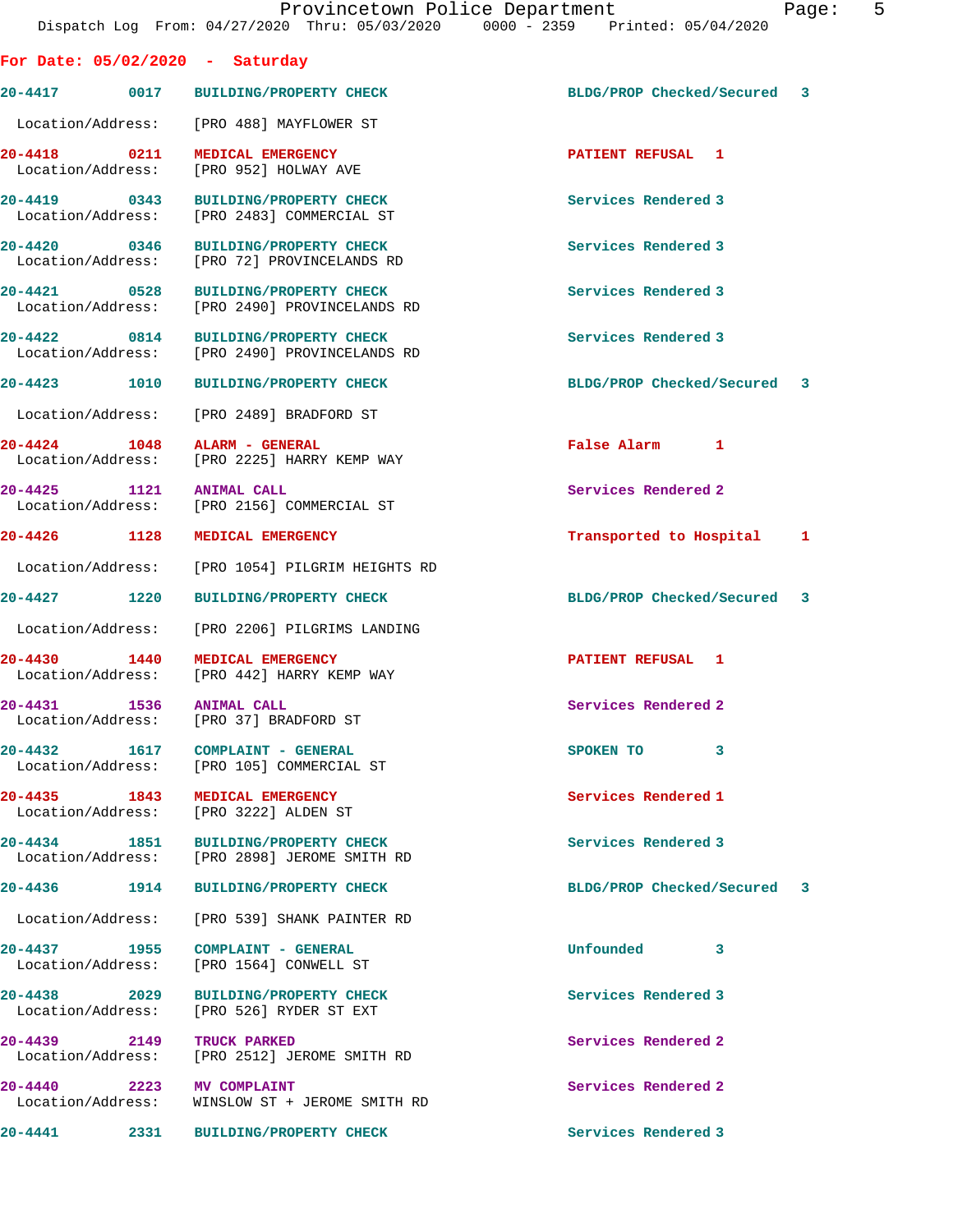Location/Address: [PRO 2483] COMMERCIAL ST

## **For Date: 05/03/2020 - Sunday**

|                           | 20-4442 0009 SERVICE CALL - POLICE<br>Location/Address: [PRO 503] PEARL ST           | Services Rendered 3         |   |
|---------------------------|--------------------------------------------------------------------------------------|-----------------------------|---|
|                           | 20-4443 0243 BUILDING/PROPERTY CHECK<br>Location/Address: [PRO 3259] MACMILLAN WHARF | Services Rendered 3         |   |
|                           | 20-4444 0520 BUILDING/PROPERTY CHECK<br>Location/Address: [PRO 2494] BRADFORD ST     | Services Rendered 3         |   |
|                           | 20-4445 0543 BUILDING/PROPERTY CHECK<br>Location/Address: [PRO 2540] RACE POINT RD   | Services Rendered 3         |   |
|                           | 20-4446 0548 BUILDING/PROPERTY CHECK                                                 | BLDG/PROP Checked/Secured 3 |   |
|                           | Location/Address: [PRO 1638] COMMERCIAL ST                                           |                             |   |
|                           | 20-4447 0850 MV OBSERVANCE / ASSIGNMENT<br>Location/Address: ROUTE 6 + SNAIL RD      | Services Rendered 3         |   |
|                           | 20-4448 0859 BUILDING/PROPERTY CHECK<br>Location/Address: [PRO 3317] CEMETERY RD     | Services Rendered 3         |   |
| 20-4450 0942 MV STOP      | Location/Address: [OT] BRADFORD ST + WEST VINE ST                                    | <b>VERBAL WARNING 3</b>     |   |
|                           | 20-4449 0947 MV OBSERVANCE / ASSIGNMENT                                              | Citation / Warning Issued 3 |   |
|                           | Location/Address: SHANK PAINTER RD + BRADFORD ST                                     |                             |   |
| 20-4452 1029              | MEDICAL EMERGENCY<br>Location/Address: [PRO 1892] SHANK PAINTER RD                   | <b>PATIENT REFUSAL 1</b>    |   |
|                           | 20-4453 1238 BUILDING/PROPERTY CHECK                                                 | BLDG/PROP Checked/Secured 3 |   |
|                           | Location/Address: [PRO 526] RYDER ST EXT                                             |                             |   |
| 20-4454 1239 MV STOP      | Location/Address: BRADFORD ST + PRINCE ST                                            | <b>VERBAL WARNING 3</b>     |   |
|                           | 20-4455 1254 PARKING COMPLAINT                                                       | Citation / Warning Issued 3 |   |
|                           | Location/Address: [PRO 2518] ROUTE 6                                                 |                             |   |
|                           | 20-4456 1301 BUILDING/PROPERTY CHECK                                                 | BLDG/PROP Checked/Secured 3 |   |
|                           | Location/Address: [PRO 3259] MACMILLAN WHARF                                         |                             |   |
| $20 - 4457$<br>1318       | PARKING COMPLAINT<br>Location/Address: [PRO 1493] UPPER MILLER HILL RD               | Services Rendered 3         |   |
| 20-4459 1326 MV COMPLAINT | Location/Address: [PRO 851] COMMERCIAL ST                                            | Services Rendered 2         |   |
| $20 - 4460$               | 1337 MV STOP                                                                         | Citation / Warning Issued 3 |   |
|                           | Location/Address: BRADFORD ST + CONWELL ST                                           |                             |   |
| 20-4461<br>1338           | MEDICAL EMERGENCY                                                                    | Transported to Hospital     | 1 |
|                           | Location/Address: [PRO 3222] ALDEN ST                                                |                             |   |
| 20-4458 1340              | BUILDING/PROPERTY CHECK<br>Location/Address: [PRO 2206] PILGRIMS LANDING             | Services Rendered 3         |   |
| 20-4462                   | 1350 MV STOP<br>Location/Address: RYDER ST + COMMERCIAL ST                           | VERBAL WARNING 3            |   |
|                           |                                                                                      |                             |   |